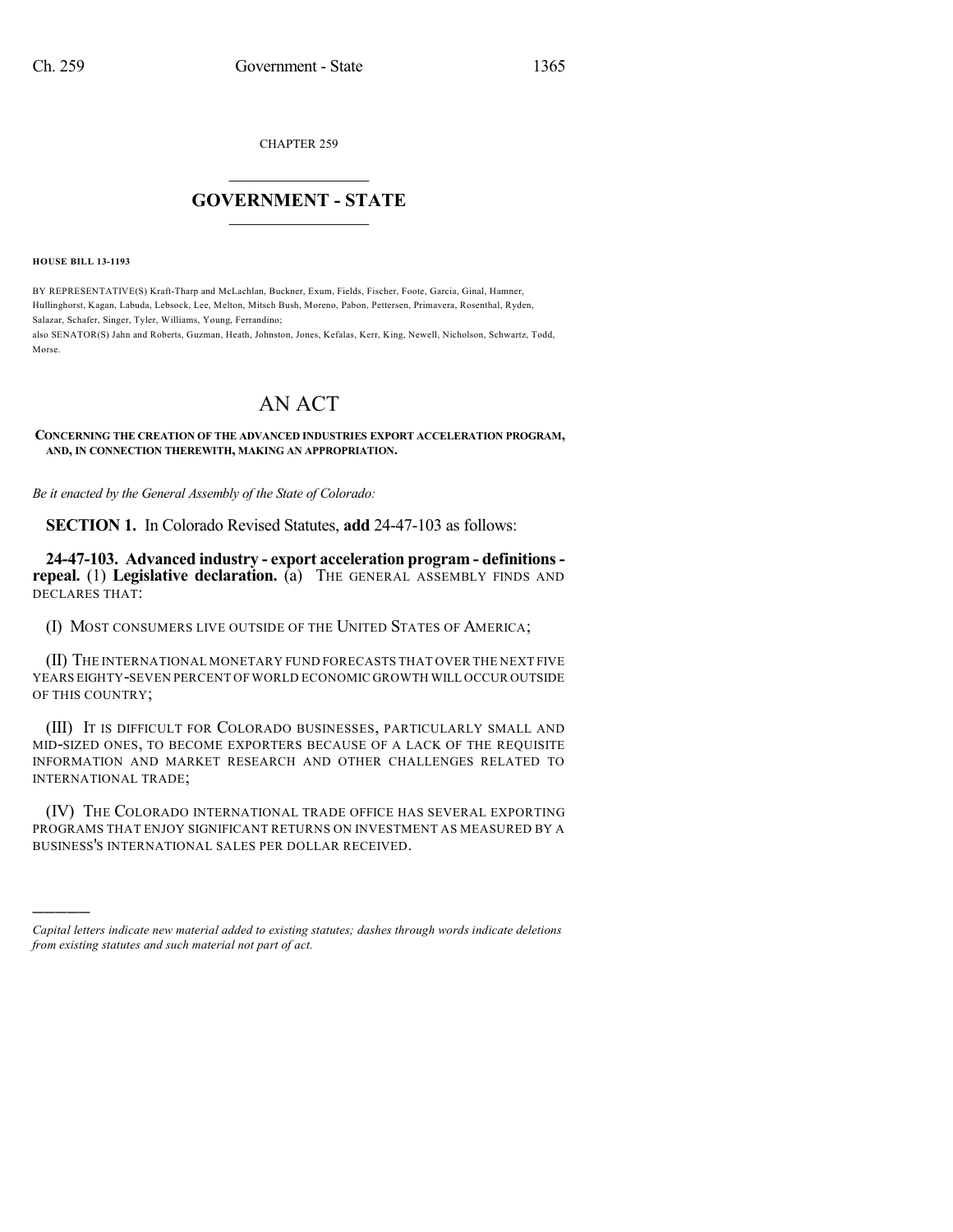(b) IT IS THE INTENT OF THE GENERAL ASSEMBLY TO CREATE A NEW PROGRAM THAT COMBINES FINANCIAL RESOURCES, TRAINING, AND CONSULTING SERVICES TO PROVIDE A ROBUST AND COMPREHENSIVE TRADE EXPORT PROMOTION SERVICE FOR COLORADO BUSINESSES.

(2) **Definitions.** AS USED IN THIS SECTION:

(a) "ADVANCED INDUSTRY" MEANS THE FOLLOWING INDUSTRIES:

(I) ADVANCED MANUFACTURING;

(II) AEROSPACE;

(III) BIOSCIENCE;

(IV) ELECTRONICS;

(V) ENERGY AND NATURAL RESOURCES;

(VI) INFRASTRUCTURE ENGINEERING; AND

(VII) INFORMATION TECHNOLOGY.

(b) "FUND" MEANS THE ADVANCED INDUSTRIES EXPORT ACCELERATION CASH FUND CREATED IN PARAGRAPH (a) OF SUBSECTION (8) OF THIS SECTION.

(c) "OFFICE" MEANS THE COLORADO INTERNATIONAL TRADE OFFICE CREATED IN SECTION 24-47-101.

(d) "PROGRAM" MEANS THE ADVANCED INDUSTRIES EXPORT ACCELERATION PROGRAM CREATED IN PARAGRAPH (a) OF SUBSECTION (3) OF THIS SECTION.

(3) THE ADVANCED INDUSTRY EXPORT ACCELERATION PROGRAM IS CREATED IN THE COLORADO INTERNATIONAL TRADE OFFICE. THE PROGRAM IS ADMINISTERED BY THE OFFICE AND INCLUDES EXPORT EXPENSE REIMBURSEMENT, EXPORT TRAINING, AND GLOBAL NETWORK CONSULTATION.

(4) **International export development expense reimbursement.** (a) BEGINNING JANUARY 1, 2014, THE OFFICE MAY REIMBURSE A QUALIFYING BUSINESS UNDER PARAGRAPH (c) OF THIS SUBSECTION (4) FOR UP TO ONE-HALF OF ITS INTERNATIONAL EXPORT DEVELOPMENT EXPENSES.

(b) THE MAXIMUM AMOUNT THAT A BUSINESS MAY BE REIMBURSED UNDER THIS SUBSECTION (4) IS FIFTEEN THOUSAND DOLLARS. THE OFFICE MAY CONDITIONALLY APPROVE AN EXPENSE PRIOR TO THE BUSINESS INCURRING IT.

(c) IN ORDER TO BE ELIGIBLE FOR AN INTERNATIONAL EXPORT DEVELOPMENT EXPENSE REIMBURSEMENT FROM THE OFFICE, A BUSINESS MUST:

(I) BE IN AN ADVANCED INDUSTRY;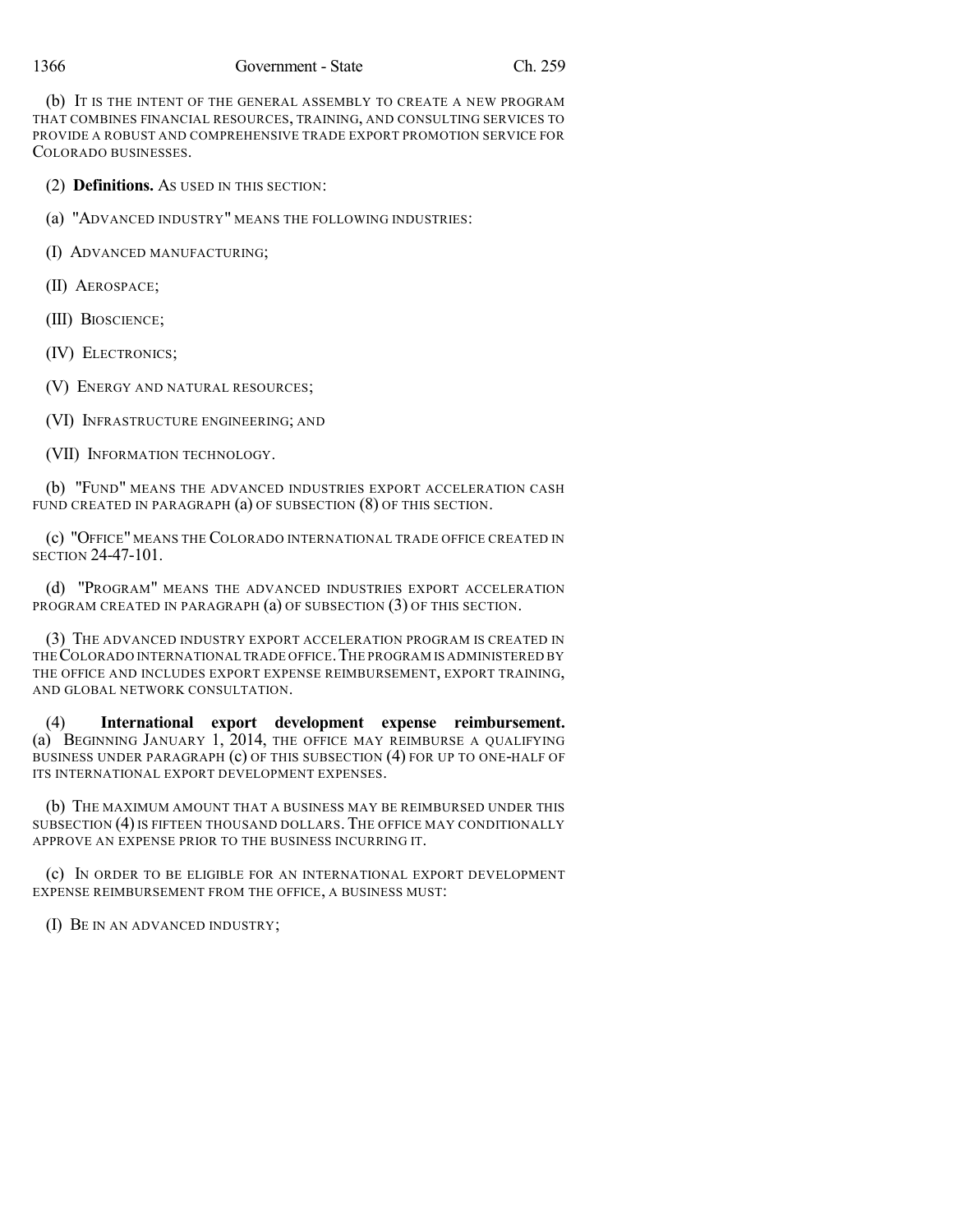(II) BE NEW TO EXPORTING OR EXPANDING INTO A NEW EXPORT MARKET;

(III) EMPLOY FEWER THAN TWO HUNDRED EMPLOYEES GLOBALLY;

(IV) HAVE ITS HEADQUARTERS LOCATED IN COLORADO OR HAVE AT LEAST FIFTY PERCENT OF ITS EMPLOYEES BASED IN COLORADO;

(V) HAVE AT LEAST TWO YEARS OF DOMESTIC SALES EXPERIENCE;

(VI) SHOW A PROFIT DURING THE LAST FISCAL YEAR;

(VII) BE REGISTERED AND IN GOOD STANDING WITH THE COLORADO SECRETARY OF STATE; AND

(VIII) HAVE A PRODUCT OR SERVICE THAT IS READY TO BE EXPORTED.

(d) ELIGIBLE INTERNATIONAL EXPORT DEVELOPMENT EXPENSES INCLUDE:

(I) PARTICIPATION IN AN OVERSEAS TRADE MISSION;

(II) PARTICIPATION IN AN INTERNATIONAL OR DOMESTIC TRADE SHOW;

(III) AN INTERNATIONAL MARKET SALES TRIP;

(IV) LEGAL FEES RELATED TO A CONTRACT, INTELLECTUAL PROPERTY PROTECTION, OR OTHER ISSUES RELATING TO EXPORTING GOODS OR SERVICES;

(V) DESIGN OR PRODUCTION OF INTERNATIONAL MARKETING MATERIALS;

(VI) DUE DILIGENCE ON, OR CREDIT REVIEWS OF, POTENTIAL INTERNATIONAL BUYERS AND DISTRIBUTORS;

(VII) COMPLIANCE WITH INTERNATIONAL REQUIREMENTS FOR LABELING, PACKAGING, OR SHIPPING;

(VIII) TRANSLATION SERVICES FOR A CONTRACT, AN OFFICIAL DOCUMENT, MARKETING MATERIALS, OR A WEB SITE;

(IX) QUALITY OR ENVIRONMENTAL CERTIFICATIONS; AND

(X) PREPARATION OF PRODUCT DOCUMENTS, PRODUCT REGISTRATION, OR ASSEMBLY OR MAINTENANCE INSTRUCTIONS.

(e) THE OFFICE SHALL NOT REIMBURSE A BUSINESS UNDER THIS SUBSECTION (4) FOR ANY EXPENSE THAT A STATE AGENCY WOULD BE PROHIBITED UNDER STATE LAW TO REIMBURSE AN EMPLOYEE FOR.

(f) THE OFFICE MAY ESTABLISH CONDITIONS BASED ON EXPORT SALES UNDER WHICH THE OFFICE RECEIVES PAYMENTS FROM A BUSINESS THAT RECEIVED AN INTERNATIONAL EXPORT DEVELOPMENT EXPENSE REIMBURSEMENT. THE OFFICE SHALL TRANSFER ANY MONEYS SO RECEIVED TO THE STATE TREASURER FOR DEPOSIT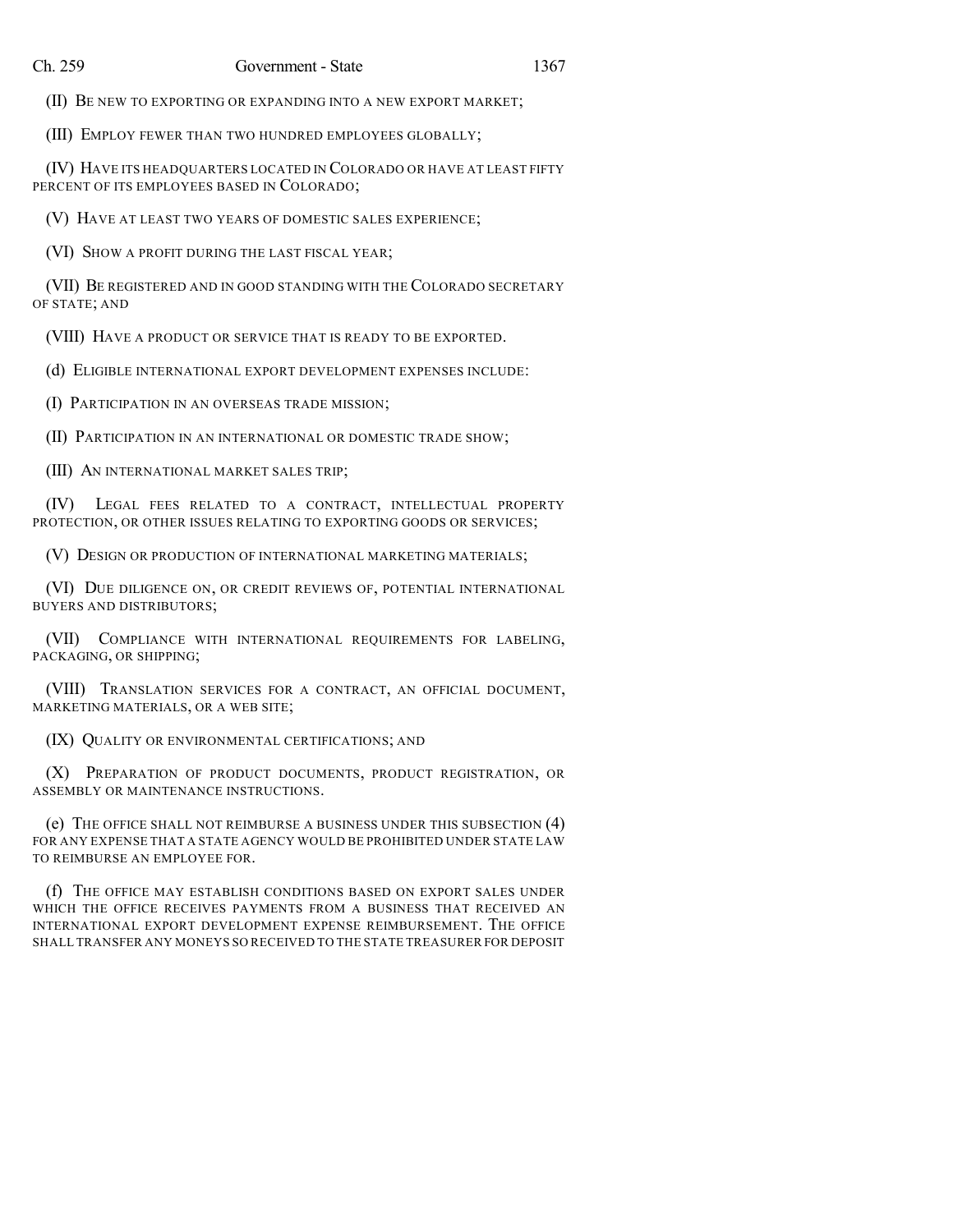IN THE FUND.

(g) ON OR BEFORE DECEMBER 1, 2013, THE OFFICE SHALL ESTABLISH PROCEDURES AND TIMELINES FOR REIMBURSEMENT APPLICATIONS; CRITERIA FOR DETERMINING REIMBURSEMENT AMOUNTS; RECIPIENT REPORTING REQUIREMENTS; AND ANY OTHER PROGRAM POLICIES. THE OFFICE MAY AMEND THESE POLICIES AT ANY TIME.

(5) **Export training.** (a) THE OFFICE SHALL PROVIDE EXPORT TRAINING FOR ADVANCED INDUSTRY BUSINESSES TO LEARN ABOUT THE FUNDAMENTALS OF EXPORTING. THE OFFICE MAY COLLABORATE WITH PRIVATE TRADE ORGANIZATIONS AND FEDERAL EXPORT ASSISTANCE ORGANIZATIONS TO CONDUCT THE TRAINING.TO THE EXTENT POSSIBLE, THE OFFICE SHALL TAILOR THE CURRICULUM TO THE NEEDS AND DEMANDS OF EACH TYPE OF ADVANCED INDUSTRY.

(b) EXPORT TRAINING MAY INCLUDE CONFERENCES, SEMINARS, AND WORKSHOPS ON TRADE-RELATED TOPICS, WHICH INCLUDE CHALLENGES AND OPPORTUNITIES IN INTERNATIONAL TRADE. THE CONFERENCES MAY INCLUDE TRADE EXPERTS, EXPORTING BUSINESSES, INDUSTRY PARTNERS, AND THE OFFICE.

(c) THE OFFICE MAY CHARGE REASONABLE FEES FOR A BUSINESS TO ATTEND A TRAINING SESSION. THE OFFICE SHALL TRANSFER THESE FEES TO THE STATE TREASURER FOR DEPOSIT IN THE FUND.

(6) **Global network consultation.** (a) THE OFFICE SHALL DEVELOP A GLOBAL NETWORK OF TRADE CONSULTANTS IN KEY INTERNATIONAL MARKETS TO ASSIST THE OFFICE IN ACCELERATING ADVANCED INDUSTRIES EXPORTS.THE TYPES OF SERVICES THE OFFICE MAY UTILIZE THE CONSULTANTS FOR INCLUDE:

(I) MARKET RESEARCH AND OTHER INSIGHTS ABOUT THE LOCAL MARKETS;

(II) IN-COUNTRY INTRODUCTIONS;

(III) DEVELOPING MARKET ENTRY STRATEGIES;

(IV) MATCHING COLORADO COMPANIES WITH POTENTIAL TRADE PARTNERS AND DISTRIBUTORS;

(V) CONDUCTING DUE DILIGENCE ON POTENTIAL TRADE PARTNERS;

(VI) HELPING COMPANIES DEFINE THEIR COMPETITIVE ADVANTAGES;

(VII) UNDERSTANDING A COUNTRY'S IMPORTATION PROCESS, INCLUDING LICENSING REQUIREMENTS, TARIFFS AND TAXES, AND APPLICABLE REGULATIONS; AND

(VIII) TRANSLATION SERVICES AND CULTURAL INTERPRETATION.

(b) THE OFFICE MAY MATCH A COLORADO BUSINESS WITH A CONSULTANT FOR THE SERVICES IDENTIFIED IN PARAGRAPH (a) OF THIS SUBSECTION (6), AND OTHER SERVICES.THE OFFICE MAY PAY THE CONSULTANT ON BEHALF OF THE BUSINESS,AND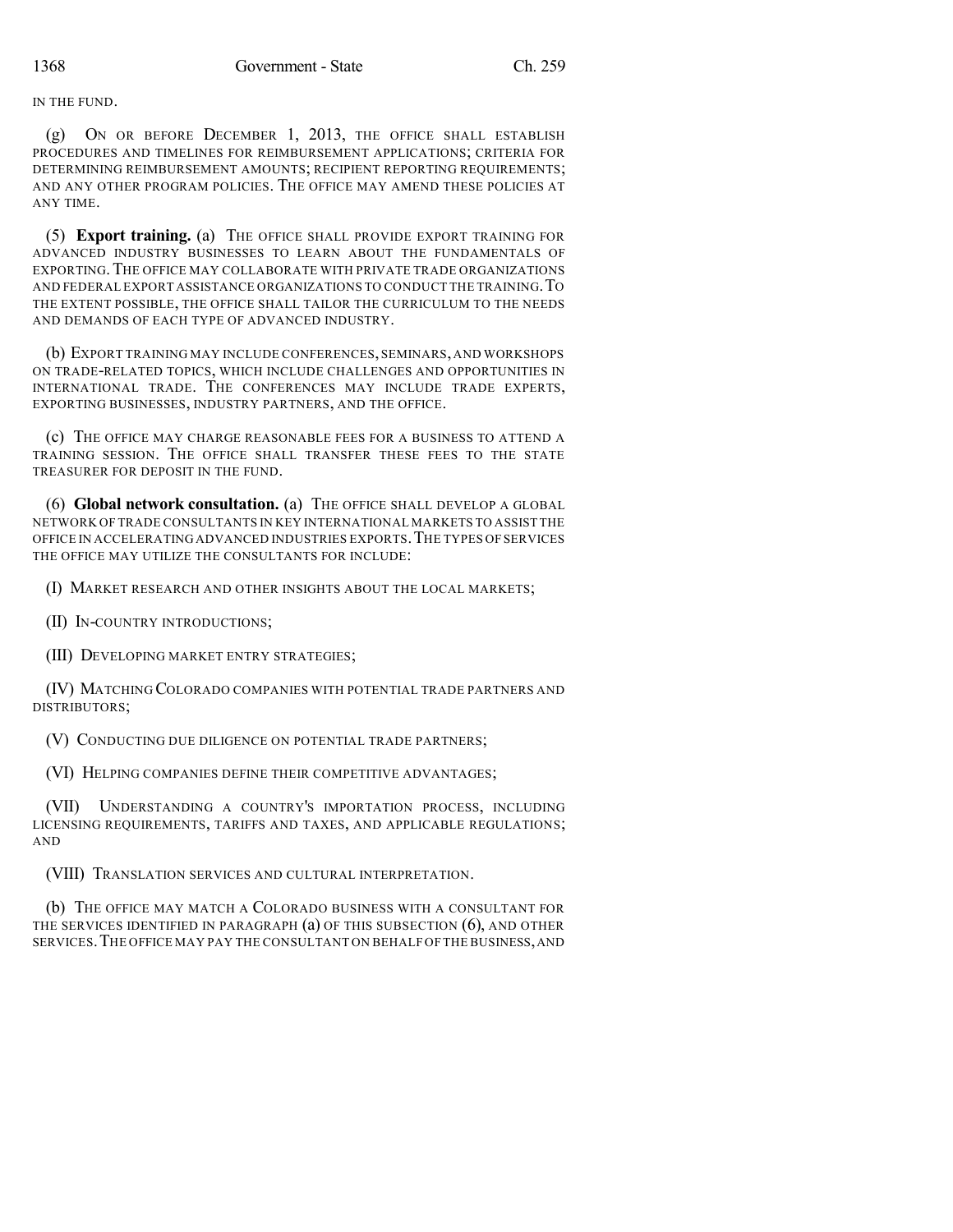THEN MAY CHARGE THE BUSINESS RECEIVING THE CONSULTING SERVICE FOR SOME OR ALL OF THE COSTS OF THE CONSULTATION. THE OFFICE SHALL TRANSFER ANY OF THESE FEES TO THE STATE TREASURER FOR DEPOSIT IN THE FUND.

(7) **Reporting.**(a) ON OR BEFORE NOVEMBER 1, 2014, AND NOVEMBER 1 OF THE NEXT FOUR YEARS THEREAFTER, THE OFFICE SHALL SUBMIT A REPORT TO THE FINANCE AND THE BUSINESS, LABOR, ECONOMIC, AND WORKFORCE DEVELOPMENT COMMITTEES OF THE HOUSE OF REPRESENTATIVES AND TO THE BUSINESS, LABOR, AND TECHNOLOGY AND THE FINANCE COMMITTEES OF THE SENATE, OR ANY SUCCESSOR COMMITTEES, SUMMARIZING PROGRAM ACTIVITIES DURING THE PRECEDING FISCAL YEAR.

(b) SECTION 24-1-136 (11) DOES NOT APPLY TO THE REPORT REQUIRED BY PARAGRAPH (a) OF THIS SUBSECTION (8).

(8) **Fund.** (a) THE ADVANCED INDUSTRIES EXPORT ACCELERATION CASH FUND IS CREATED IN THE STATE TREASURY. THE FUND CONSISTS OF:

(I) PAYMENTS CREDITED TO THE FUND PURSUANT TO PARAGRAPH (e) OF SUBSECTION (4) OF THIS SECTION;

(II) FEES CREDITED TO THE FUND PURSUANT TO PARAGRAPH (c) OF SUBSECTION (5) AND PARAGRAPH (b) OF SUBSECTION (6) OF THIS SECTION;

(III) ANY GIFTS, GRANTS, OR DONATIONS CREDITED TO IT PURSUANT TO PARAGRAPH (b) OF THIS SUBSECTION (8);

(IV) ANY MONEYS THAT THE GENERAL ASSEMBLY APPROPRIATES TO IT; AND

(V) THREE HUNDRED THOUSAND DOLLARS THAT THE STATE TREASURER IS REQUIRED TO TRANSFER FROM THE GENERAL FUND TO THE FUND ON JANUARY 1, 2014, AND JANUARY 1 OF THE NEXT FOUR YEARS THEREAFTER.

(b) (I) THE OFFICE IS AUTHORIZED TO SEEK AND ACCEPT GIFTS, GRANTS, OR DONATIONS FROM PRIVATE OR PUBLIC SOURCES FOR THE PURPOSES OF THE PROGRAM;EXCEPT THAT THE OFFICE MAY NOT ACCEPT A GIFT, GRANT, OR DONATION THAT IS SUBJECT TO CONDITIONS THAT ARE INCONSISTENT WITH THIS SECTION OR ANY OTHER LAW OF THE STATE. THE OFFICE SHALL TRANSMIT ALL PRIVATE AND PUBLIC MONEYS RECEIVED THROUGH GIFTS, GRANTS, OR DONATIONS TO THE STATE TREASURER, WHO SHALL CREDIT THE SAME TO THE FUND.

(II) THE GENERAL ASSEMBLY FINDS THAT THE IMPLEMENTATION OF THIS PROGRAM DOES NOT RELY ENTIRELY OR IN ANY PART ON THE RECEIPT OF ADEQUATE FUNDING THROUGH GIFTS, GRANTS, OR DONATIONS. THEREFORE, THE OFFICE IS NOT SUBJECT TO THE NOTICE REQUIREMENTS SPECIFIED IN SECTION 24-75-1303 (3).

(c) THE MONEYS IN THE FUND ARE SUBJECT TO ANNUAL APPROPRIATION BY THE GENERAL ASSEMBLY TO THE OFFICE FOR THE PURPOSE OF ADMINISTERING THE PROGRAM.THE OFFICE'S ADMINISTRATIVE EXPENSES FOR THE PROGRAM IN A FISCAL YEAR SHALL NOT EXCEED FIVE PERCENT OF THE MONEYS TRANSFERRED OR APPROPRIATED TO THE FUND IN THE FISCAL YEAR. THE OFFICE SHALL MAKE ALL